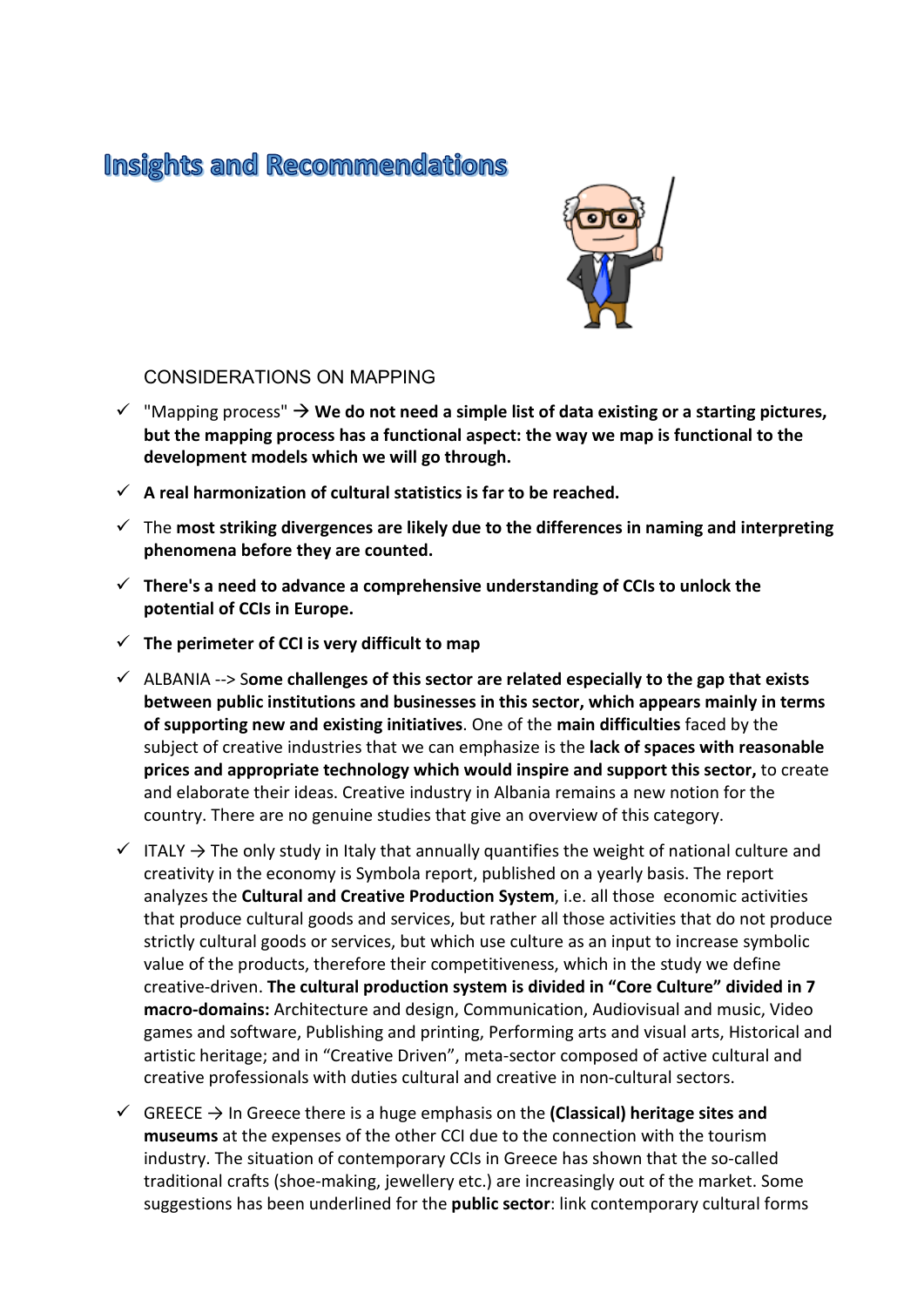with heritage sites/museums and tourism on areas outside Athens; provide business knowledge to CCIs: better through online sessions; support CCI professionals with copyright issues; develop code of ethics regarding equality, 'me too' etc. As regards the **private sector**: linking contemporary cultural forms to tourism; development of alternative tours such as food, graffiti; CCI professionals should better partner with business professionals (and rather not with other CCI professionals); address AI – develop capacities that will not be affected by AI and the coming of the robots; develop regional and international cooperations (e.g. on issues of shared interest such as the Mediterranean Diet)

- $\checkmark$  MONTENEGRO  $\to$  The cultural and creative industries in Montenegro are in a nascent **phase but they are recognized as potential**, aimed at generating income or profits and creating jobs, which contributes to sustainable development at local and national level. The CCIs in Montenegro are below their potential and are lagging behind in comparison with other countries. The **cultural and creative industries are most susceptible to change, influenced by the development of new technologies, changing their form and it is very difficult to classify because they are intertwined with other sectors. As the classifications do not represent a static category, the content of the CCI needs to be revised from time to time and adjusted for new developments. Other remarks on the CCI in Montenegro are the following:** it is necessary to improve the data **at the national level and to classify activities at the four-digit classification level, bearing in mind that the statistics are available only on the two-digit naw and that as such do not represent a precise basis to evaluate the contribution of culture. In this way,** certain activities were not covered, **which ultimately led to a possible underestimation of the sector's contribution. Also, in terms of employment,** it was stated that it is necessary to improve statistics in order to ensure classification by the basic socio-economic characteristics of employees**.**
- $\checkmark$  SERBIA  $\hat{\to}$  the CCIs are not well-accepted in Serbia as a concept that is friendly to culture **and structure of the cultural sector. It is very often used to denote the negative trend of imposing economic success as a norm for the quality of cultural activities, creative work and their outcomes**. Data about CCIs are not being collected regularly and in continuity, and they mainly come from occasional projects. With different measures, the government is creating an unfavorable business environment for entrepreneurs, freelance artists, and independent initiatives, the creative class that works on the jobs which are not seen as a priority in "scaling of economic growth".
- $\checkmark$  SLOVENIA  $\hat{\to}$  The general goal is to increase the level of education in the field of spatial culture (architecture, landscape architecture, urbanism) and in the field of design (industrial, graphic and unique design and visual communications), to popularize them at all levels, from education to research and presentation of good practices, to increase their visibility in the domestic and international environment. CCS in Slovenia are still not being understood as combination of different CCS sectors, not only focusing on architecture and design.
- $\checkmark$  NORTH MACEDONIA  $\hat{\to}$  The neoliberal concept of CCI sector was introduced quite late in North Macedonia compared to other countries. The first mapping, as a first step of development of this sector, was proposed by the Ministry of Culture (Mapping of Creative Industries) in 2009, in collaboration with the British Council. The strategy for the development of this sector was initiated afterwards, however, it was never fully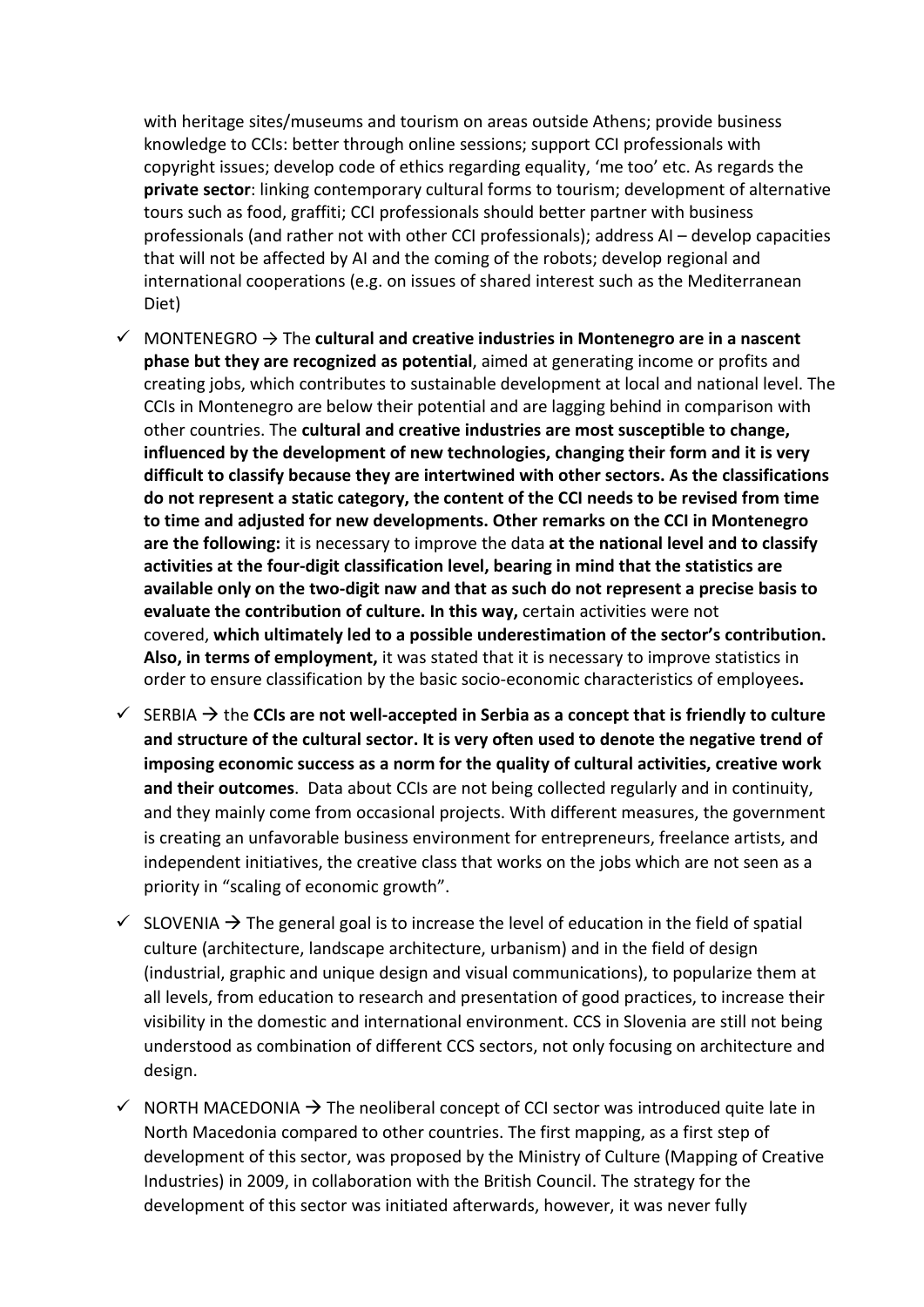developed. The cultural and creative industries are difficult to classify and measure because they are interconnected with other sectors. The classification depends on the understanding of the CCI sector. Given the multi-dimensional nature of culture, statisticians use various methodologies (for example, differences in data between EUROSTAT and MAKSTAT), which reflect on the classifications that are specific to statistical areas.

## CONCLUDING REMARKS

- $\checkmark$  The CCI sector is susceptible to change as a sector and the perimeter and all the taxonomies of such sector is influenced by, for instance, the development of new technologies. So it's very difficult to classify in a static way this perimeter also because the sub sectors are intertwined with other sectors;
- $\checkmark$  the taxonomies of the CCI depends strictly on policy imperatives;
- $\checkmark$  the CCI macro-sector is made by numerous and small companies;
- $\checkmark$  the gaming sector grew during the pandemic period as subsector of the CCI Sector;
- countries and policy makers should start to reason in terms of **cultural creative ecosystems**. An ecosystem led by cultural and creativity is a system in which CCIs are part of a broad socio economic system, and that are able to produce spillover or positive externalities in other dimensions.
- $\checkmark$  CCI is beneficial for improving sustainability, tolerance and inclusiveness, thus, for other several dimension. The CCI can be inserted at the center of policy agendas in which cultural creativity can interact with other several dimensions. So, this is to say that not only a few economic performances is relevant, and moreover, in a period of difficulty only cultural and creative sector seem to be beneficial to achieve resilience;
- $\checkmark$  the new programming period of cohesion policy, is a period with an unprecedent availability of funds;
- $\checkmark$  the map of CCI sector will unloch the potential of CCi in terms of spillover effects or externalities power;
- $\checkmark$  each country should start to set up a sort of National Cultural Observatory to map the CCI system, but coordinated at European level, in order to harmonize data and the Observatories can be used within the country boundaries to boost a sort of capacity building for policymakers.

## STUDIES AND PROJECTS

Cultural and creative sectors <https://ec.europa.eu/culture/sectors/cultural-and-creative-sectors>

EY Study on European Cultural and Creative Industries - EACA [https://www.rebuilding-europe.eu](https://www.rebuilding-europe.eu/)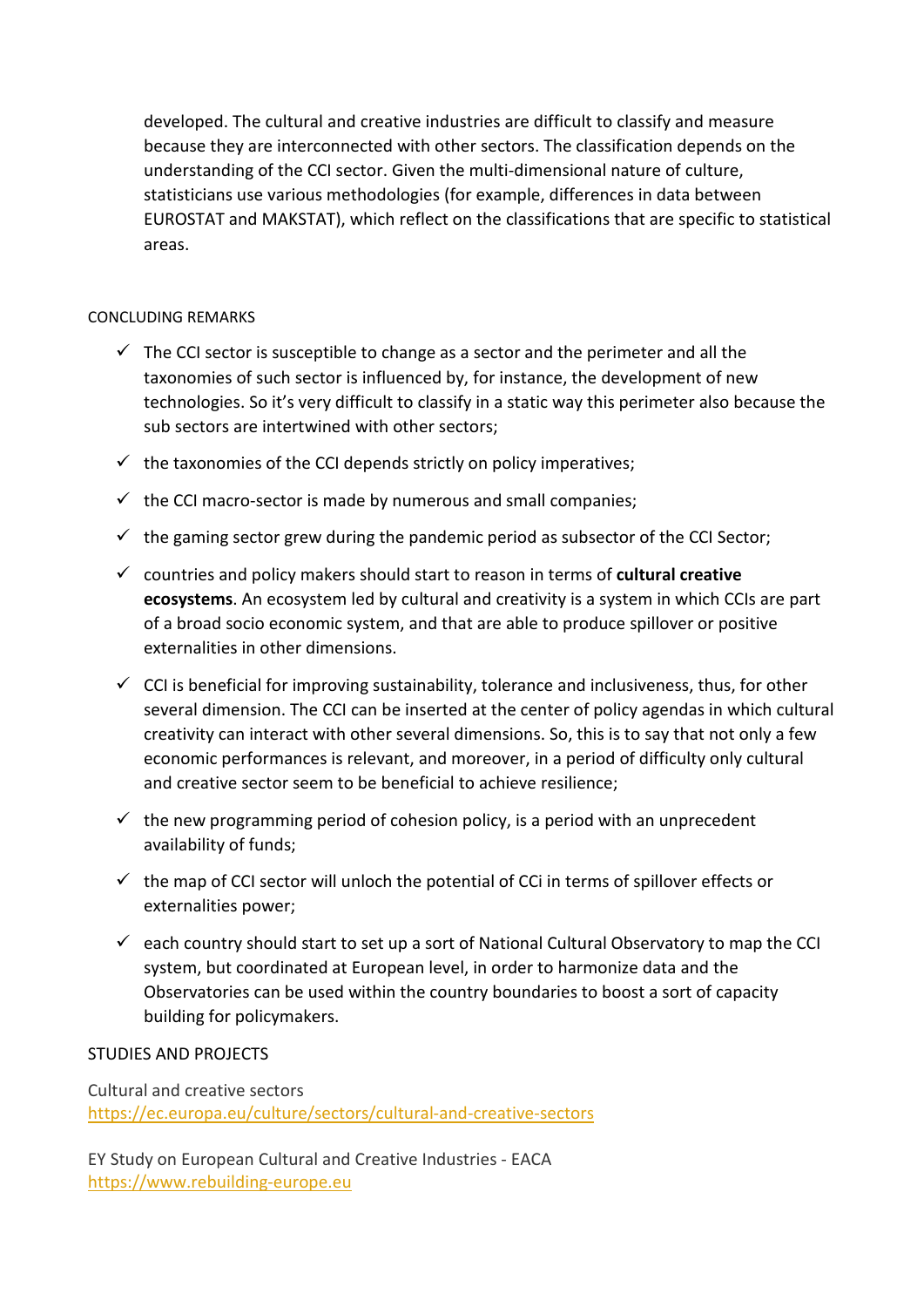#### EU support to cultural and creative sectors - Unesco

<https://en.unesco.org/creativity/policy-monitoring-platform/eu-support-cultural-creative>

THE CULTURAL AND CREATIVE INDUSTRIES IN EUROPE [https://ecbnetwork.eu/wp-content/uploads/2015/07/ECBN\\_manifesto-20151.pdf](https://ecbnetwork.eu/wp-content/uploads/2015/07/ECBN_manifesto-20151.pdf)

The creative and cultural industries [http://www.creatingeurope.eu](http://www.creatingeurope.eu/)

Market Analysis of the Cultural and Creative sectors in Europe <https://euagenda.eu/publications/market-analysis-of-the-cultural-and-creative-sectors-in-europe>

Mapping the Cultural and Creative Sectors in the EU and China, IPR2 [Mapping the Cultural and Creative Sectors in the EU and China, IPR2 -](https://keanet.eu/publications/mapping-the-cultural-and-creative-sectors-in-the-eu-and-china-ipr2-china-ministry-of-commerce-european-commissionencn/) KEA

**1) H2020 projects**

[CICERONE](https://cordis.europa.eu/project/id/822778) (ID: 822778)

[nDICEs](https://cordis.europa.eu/project/id/870792) (ID: 870792)

**2) ERASMUS+ projects (mainly KA2 projects)**

<https://digiculture.eu/en/>

## **3) ADRION related projects:**

**ADRION THEMATIC SUB-CLUSTER ON CULTURAL AND CREATIVE INDUSTRIES =** joining the representatives of ADRION projects EMOUNDERGROUNDS, CCI4TOURISM and CREATURES

## **4) European Commission CULTURE AND CREATIVITY**

CULTURAL COOPERATION IN WESTERN BALKANS [Cultural Cooperation in the Western Balkans](https://coopwb.cultureinexternalrelations.eu/)

## **Projects under development:**

- "AI LAB European ARTificial Intelligence Lab."
- "The AI-NURECC Youth Action"
- "The AI-NURECC Creative and Cultural Industries Action"
- "The AI-NURECC PLUS (Actions focusing on Cultural & Creative Industries and Youth)"

• "BE.CULTOUR" - Beyond CULtural TOURism: heritage innovation networks as drivers of Europeanisation towards a human-centred and circular tourism economy."

• "CIAK – Common Initiatives to AcKnowledge and valorize tourism potential of the programme area through cinema."

- "CICERONE Creative Industries Cultural Economy pROduction Network."
- "CREATIVE@HUBs Innovation and Competitiveness."
- "CREADIS3 Smart Specialization Creative Districts project."
- "Crowdfunding4Culture"
- "DISCE Developing Inclusive and Sustainable Creative Economies."
- "DELYRAMUS"
- "ECSITE- European Network Science Centres & Museums "
- "European Creative Hubs Network"